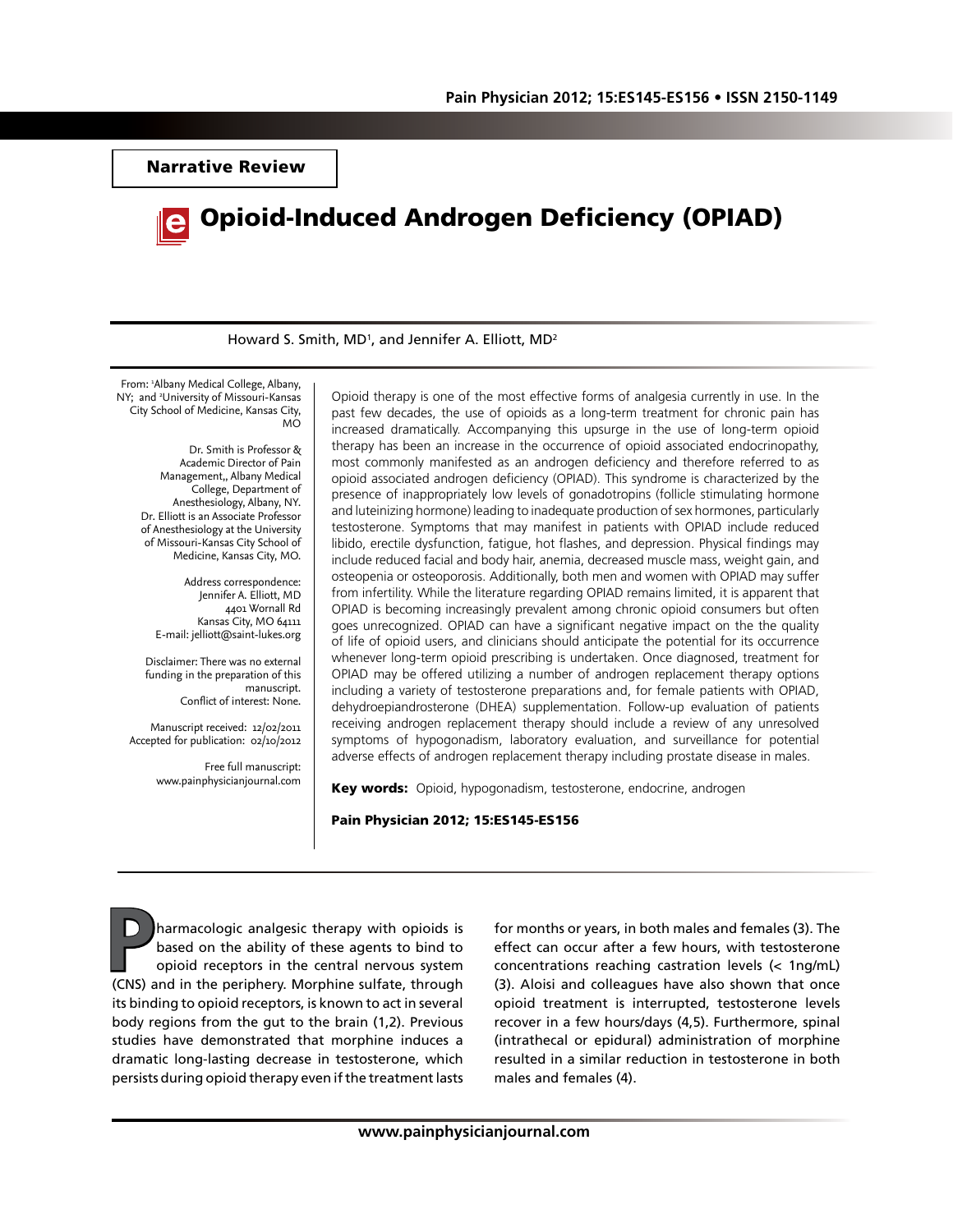# Testosterone and the Hypothalmic-Pituitary Gonadal Axis

The hypothalamic-pituitary-gonadal (HPG) axis is regulated by a negative feedback mechanism (Fig. 1). Testosterone inhibits the frequency and amplitude of Gonadotropin-releasing hormone (GnRH) release from the hypothalamus and also the secretion of luteinizing hormone (LH) from the pituitary. The Sertoli cells of the testes, in addition to stimulating spermatogenesis, also secrete the glycoprotein hormone inhibin, which provides negative feedback to the pituitary, inhibiting the secretion of follicle stimulating hormone (FSH) (6) (Fig. 1).

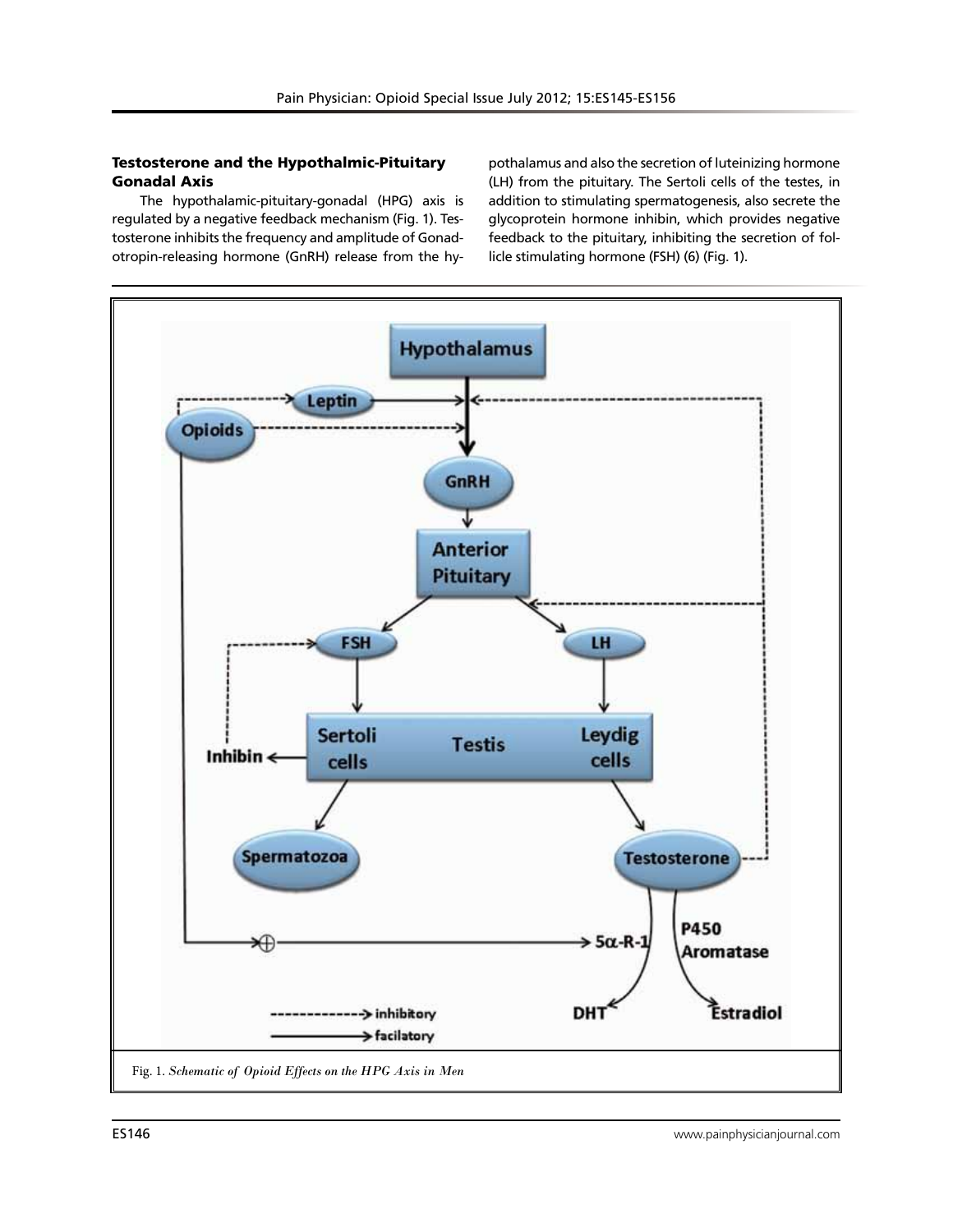Testosterone is converted to dihydrotestosterone (DHT) by 5-alpha-reductase enzymes or to estradiol by P450 aromatase in target cells. Testosterone and DHT both bind to the androgen receptor where they exert their biological effects. Approximately 20% of the DHT in the circulation is produced directly by testicular secretion, with the remaining 80% being derived from conversion of testosterone in peripheral tissues (7). Target cells that contain 5-alpha-reductase are concentrated in the prostate, reproductive system, and skin. Aromatasecontaining cells predominate in the liver, adipose tissue, and regions of the brain (8,9).

Total serum testosterone is composed of 3 components added together. Roughly half of testosterone is bound to the carrier molecule sex hormone-binding globulin (SHBG), almost all of the remainder is bound to albumin, and 1–2% is unbound or free. Testosterone binds so tightly to SHBG that it is functionally unavailable to cells. In contrast, albumin-bound testosterone dissociates readily, meaning that this component and the free component are available to cells. The term ''bioavailable testosterone'' refers to a combination of the albumin-bound and free portions (10).

#### Age-Related Declines in Serum Testosterone

Although wide interindividual variations exist, mean total testosterone (TT) and free testosterone (FT) levels decline with age, whereas DHT and estradiol levels tend to remain relatively constant. At age 75 years, the mean TT level in the morning is about two-thirds of the mean level in men aged 20–30 years, whereas the mean FT and bioactive testosterone (FT plus albumin-bound testosterone) levels are only 40% of the mean levels in younger men. Furthermore, the circadian rhythm of serum testosterone levels is generally lost or attenuated in elderly men (11).

## Effects of Testosterone Deficiency on Male Sexual Function

Sexual interest and activity, and erectile rigidity and duration decline in men as they age. Erectile dysfunction (ED) is seen with an age-stratified incidence of 1.9% at 40 years and 25% or greater by age 65 (12). The reported incidence of endocrinopathy as the etiology of ED is 1–35% (13). Interestingly, the prevalence of abnormally low serum testosterone levels, even among men with ED, has historically been reported to be low (roughly 6% in urology clinics). The majority of studies show that ED has a clear association with aging, but no consistent correlation of total testosterone levels with

erectile function has been identified. The role testosterone plays in human penile erectile physiology is unclear, and so far appears to be different from its effects in animal models. The physiology of erection depends on the integrity of corporal smooth muscle (14). In a variety of experimental conditions, orchiectomy has been associated with decreased smooth muscle content and increased interstitial collagen in the penis (15). At the cellular level, the absence of testosterone reduces nitric oxide synthase and nitric oxide production. Recent clinical recommendations have been made regarding assessment of testosterone levels in patients in whom phosphodiesterase type 5 inhibitor therapy fails. Although no direct link has been made to cavernosal muscular atrophy or penile neurological control, it may be that testosterone not only affects sex behavior but also subtly changes a number of physiological parameters directly regulating erectile activity.

### **H**YPOGONADISM

Hypogonadism may be congenital or acquired, and has many causes. The pathophysiologic mechanisms underlying hypogonadism involve either gonadal failure or failure of the hypothalamus or pituitary to release adequate stimulatory hormones for the gonadal production of sex hormones. Gonadal failure may be referred to as primary hypogonadism or hypergonadotropic hypogonadism (e.g. low testosterone; high pituitary gonadotropins), while insufficiency of hypothalamic and/or pituitary gonadotropin release results in hypogonadotropic hypogonadism, also known as secondary or central hypogonadism (e.g. low testosterone, and low to low normal LH/FSH). Common causes of primary hypogonadism in men include testicular infections (such as the mumps), exposure to radiation and certain forms of chemotherapy, and the use of some drugs (e.g. ketoconazole) (16). Secondary hypogonadism may occur as a result of conditions such as hemochromatosis, pituitary tumors, and exposure to drugs such as corticosteroids or opioids (17).

### Diagnosis of hypogonadism

The diagnosis of hypogonadism remains a clinical one, and therefore is still very much an art. Subjective symptoms suggestive of androgen deficiency with characteristic signs on physical examination may lead one to suspect hypogonadism, which can then be confirmed by testing with demonstration of low serum testosterone levels. The most characteristic symptom of low testosterone is diminished libido, which, taken in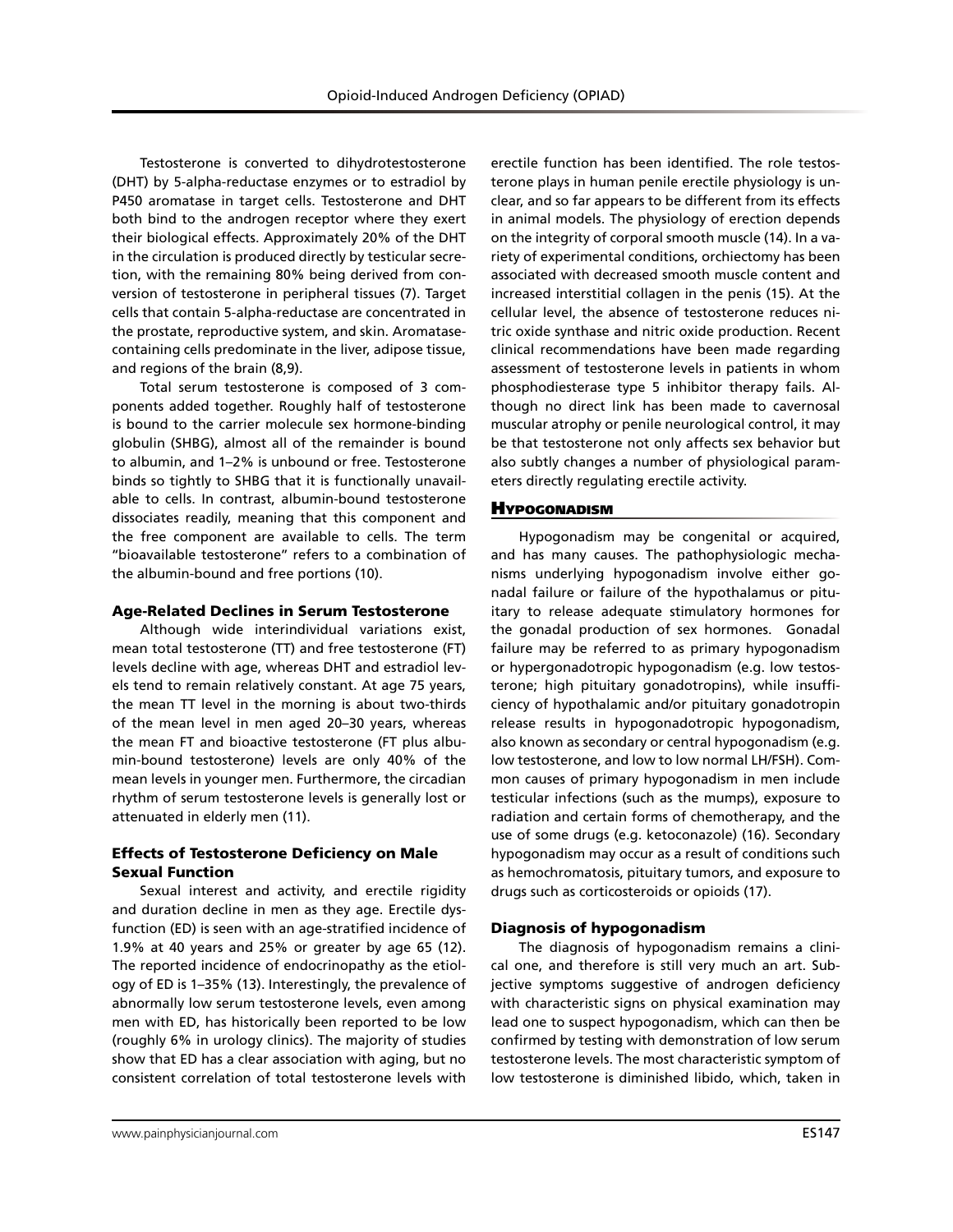conjunction with signs of testicular atrophy on physical examination, is highly specific for hypogonadism when observed in patients with ED (18). However, focusing on these "characteristic" or "classic" signs and symptoms alone may lead one to miss many men who are androgen deficient and who might be well served by testosterone replacement therapy (18). Sexual symptoms due to low testosterone include ED, difficulty achieving orgasm, reduced intensity of orgasm, diminished ejaculatory volume, and reduced sexual sensation in the genital region, particularly the penis. Non-sexual symptoms of hypogonadism may include reduced sense of vitality or ''energy,'' increased fatigue, decreased attention, depressed mood, reduced motivation, vasomotor instability, weight gain, and decreased muscle mass or strength. Note that these symptoms are not specific to androgen deficiency, and so one should maintain a high index of suspicion of hypogonadism when trying to correctly diagnose the cause of these broad symptoms (18).

Signs of androgen deficiency may include testicular atrophy, anemia, reduced facial hair growth, infertility (in both men and women), menstrual irregularities, muscle hypotrophy, reduced bone mineral density (osteopenia or osteoporosis), and changes in body composition (increased fat mass and reduced lean body mass). Low testosterone has also been associated with the metabolic syndrome, a set of risk factors for cardiovascular disease (19).

The Endocrine Society defines male hypogonadism as a clinical syndrome that results from failure of the testis to produce physiological levels of testosterone (androgen deficiency) and the normal number of spermatozoa caused by disruption of one or more levels of the HPG axis (20).

There are no absolute testosterone levels below which a man can unambiguously be stated to be hypogonadal. The Endocrine Society recommends 300 ng ⁄ dl (10.4 nmol ⁄ l) as a good level to consider as the lower limit of normal total testosterone. The American Association of Clinical Endocrinologists (AACE) suggests 200 ng ⁄ dl (21), and the International Society of Andrology (ISA), International Society for the Study of Ageing Male (ISSAM), European Association of Urology (EAU), European Academy of Andrology (EAA), and American Society of Andrology (ASA) recommendations suggest 230 ng ⁄ dl as the threshold below which patients will usually benefit from testosterone replacement treatment (22).

## Ancillary Diagnostic Tools

Screening questionnaires on hypogonadism in men are gradually improving. The more commonly used screens are the Aging Male Symptoms Scale (AMS), Androgen Deficiency in the Aging Males Questionnaire (ADAM), and Massachusetts Male Aging Survey Questionnaire (MMAS), which are intended for the screening or diagnosis of hypogonadism as well as for the evaluation of its therapeutic results. Morley et al (23) compared these questionnaires in 148 men using bioavailable testosterone as the ''biochemical gold standard'' for the diagnosis of hypogonadism, and found the sensitivity to be 97% for the ADAM, 83% for the AMS, and 60% for the MMAS. Specificity was 30% for the ADAM, 59% for the MMAS, and 39% for the AMS. The ADAM and the AMS may be useful screening tools for hypogonadism (23). The authors recommend using the ADAM (24) (Table 1).

|  |  |  |  |  |  |  | Table 1. Androgen deficiency in ageing males (ADAM) questionnaire (24-Morley 2000) |
|--|--|--|--|--|--|--|------------------------------------------------------------------------------------|
|--|--|--|--|--|--|--|------------------------------------------------------------------------------------|

| 1. Do you have a decrease in libido (sex drive)?                                                                  |  |  |  |  |  |
|-------------------------------------------------------------------------------------------------------------------|--|--|--|--|--|
| 2. Do you have a lack of energy?                                                                                  |  |  |  |  |  |
| 3. Do you have a decrease in strength and/or endurance?                                                           |  |  |  |  |  |
| 4. Have you lost height?                                                                                          |  |  |  |  |  |
| 5. Have you noticed a decreased enjoyment of life?                                                                |  |  |  |  |  |
| 6. Are you sad and/or grumpy?                                                                                     |  |  |  |  |  |
| 7. Are your erections less strong?                                                                                |  |  |  |  |  |
| 8. Have you noticed a recent deterioration in your ability to play sports?                                        |  |  |  |  |  |
| 9. Are you falling asleep after dinner?                                                                           |  |  |  |  |  |
| 10. Has there been a recent deterioration in your work performance?                                               |  |  |  |  |  |
| If the answer is 'yes' to question 1 or 7, or at least 3 of the other questions, low testosterone may be present. |  |  |  |  |  |

(24)- Morley JE, Charlton E, Patrick P, Kaiser FE, Cadeau P, McCready D, Perry HM 3rd. Validation of a screening questionnaire for androgen deficiency in aging males. Metabolism 2000; 49: 1239–1242.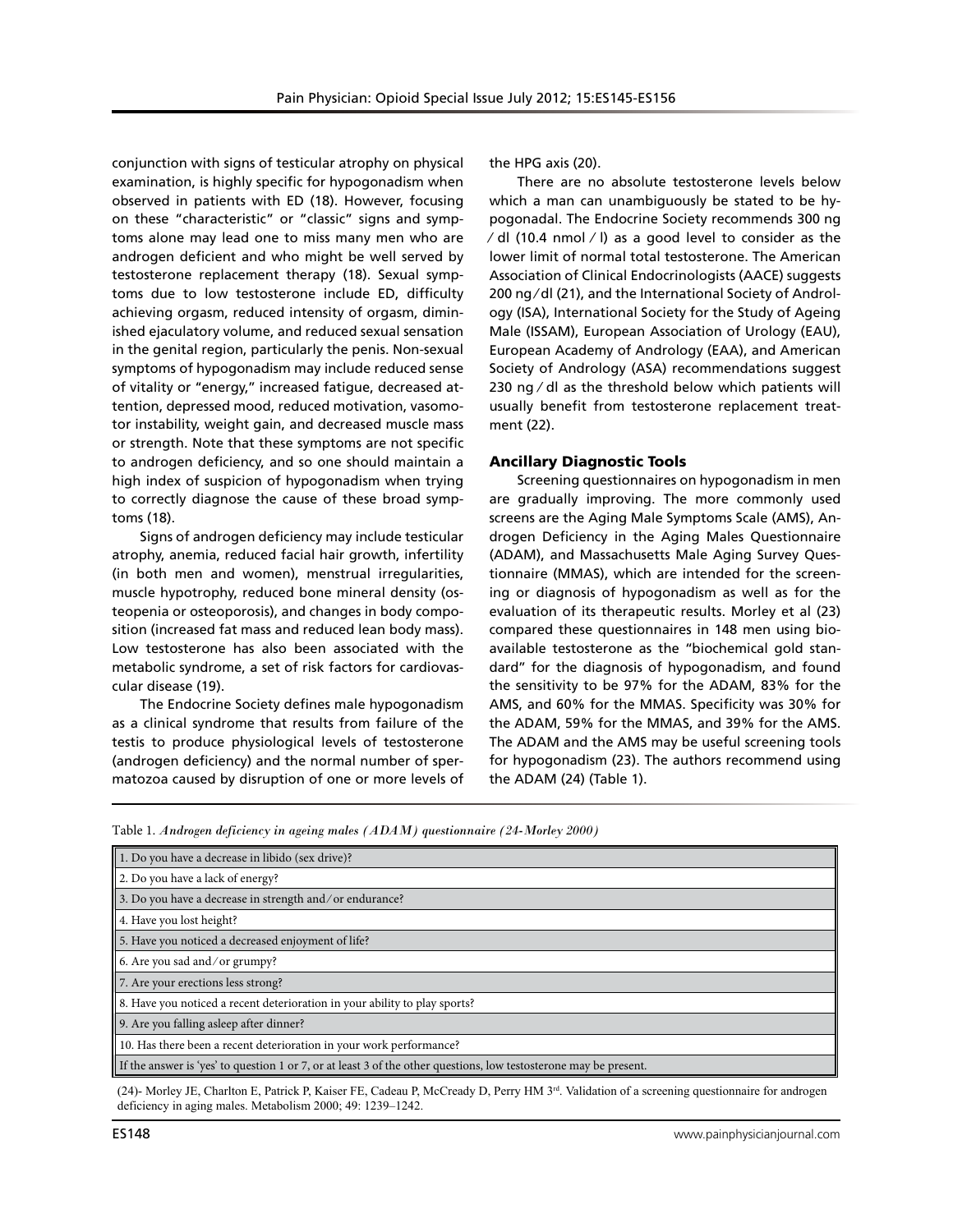#### Common Comorbidities

Higher rates of hypogonadism than those seen in the general population are associated with various common diseases or conditions. The Hypogonadism in Males (HIM) study calculated odds ratios for the occurrence of hypogonadism in conjunction with some common conditions including obesity (2.3), diabetes mellitus (2.09), hypertension (1.84), hyperlipidemia (1.47), osteoporosis (1.41), and asthma or chronic obstructive pulmonary disease (1.40) (25).

#### Opioid-Induced Androgen Deficiency (OPIAD)

The occurrence of significantly reduced testosterone levels during morphine administration has largely been attributed to the inhibitory action of morphine on GnRH secretion in the hypothalamus (26,27). This inhibition causes decreased gonadotropin production, and consequently, gonadal hormone secretion. It appears that morphine-induced hypogonadism is likely not solely centrally mediated and that peripheral active sites may also contribute to its occurrence. Aloisi and colleagues (28) investigated whether changes in testosterone catabolic enzymes contribute to the occurrence of hypogonadism during morphine administration. They demonstrated that a single subcutaneous injection of morphine significantly altered 5-alpha reductase type 1 and/or P450-aromatase mRNA expression in different body regions (28). The finding of increased expression of one or both of these enzymes in the brain as well as in the liver and testis suggests a catabolic effect of morphine on testosterone. It therefore appears that following opioid administration, testosterone is not only produced to a lesser degree because of reduced gonadotropin secretion, but it is also metabolized to a greater extent, with a combined effect of significantly reduced blood and brain testosterone levels (Fig. 1). While low serum testosterone levels often correlate with low CNS testosterone levels (as observed in castrated animals), experimental data in formalin injected rats suggests that CNS levels of testosterone can be depressed even when serum testosterone levels are normal (29). In the CNS, glial cells may play an important role in supplying neurons with testosterone. Ceccarelli and colleagues (30) have shown that in vitro supplementation of glial cells with exogenous testosterone strongly increases the cellular content of testosterone. Exposure of glial cells to morphine results in significant reductions in cellular testosterone levels; however, pretreatment with exogenous testosterone prevents this effect (30). It appears that morphine exposure increases the activity of aromatase in glial cells, which is responsible for the conversion of testosterone to estradiol, thus causing reductions in testosterone levels. This suggests that levels of testosterone in neurons may respond dynamically (and perhaps bi-directionally) to levels of testosterone in glia and that exposure of glia to morphine may reduce the availability of testosterone to neighboring neurons.

Most research on OPIAD has centered on the use of intrathecal opioids or has been done in individuals undergoing treatment for heroin addiction (31-37). Several studies conducted on patients with chronic pain have also demonstrated that repeated use of oral opioids may predispose to the development of hypogonadism (38-42). Both neuraxial and enteral opioid administration have been shown to cause significant reductions in serum sex hormone levels, which may lead to clinically significant sexual dysfunction and decreased quality of life (33,41). Retrospective studies in subjects on chronic opioid therapy have shown that many of these patients manifest a pattern of central hypogonadism, which is frequently associated with the development of a depressed mood (43).

Unfortunately, prospective, randomized, controlled clinical trial data regarding the occurrence of OPIAD in humans is virtually non-existent (43). In the only prospective study on this subject performed to date, Roberts et al (35), evaluated sex hormone suppression by intrathecal opioids and demonstrated that HPG axis-suppression occurred within one week of initiation of intrathecal opioids in study subjects (35). It appeared that many of the study subjects had a history of ongoing oral opioid exposure prior to the initiation of the trial, though the degree of previous opioid exposure was not clearly defined. Some degree of sexual dysfunction was present in most of the subjects at the time of enrollment into the study, and the mean baseline testosterone level was slightly below the reference range, possibly as a result of prior opioid use. Over the course of the 12-week study, reduced sexual activity was observed in all subjects, and there was a significant decrease in the mean serum testosterone level from baseline, supporting the hypothesis that intrathecal opioid administration causes suppression of sex hormone secretion.

The administration of long-acting opioids such as methadone, morphine sulfate, fentanyl, and oxycodone for the treatment of chronic pain often results in OPIAD. In a case–control study of 40 cancer survivors it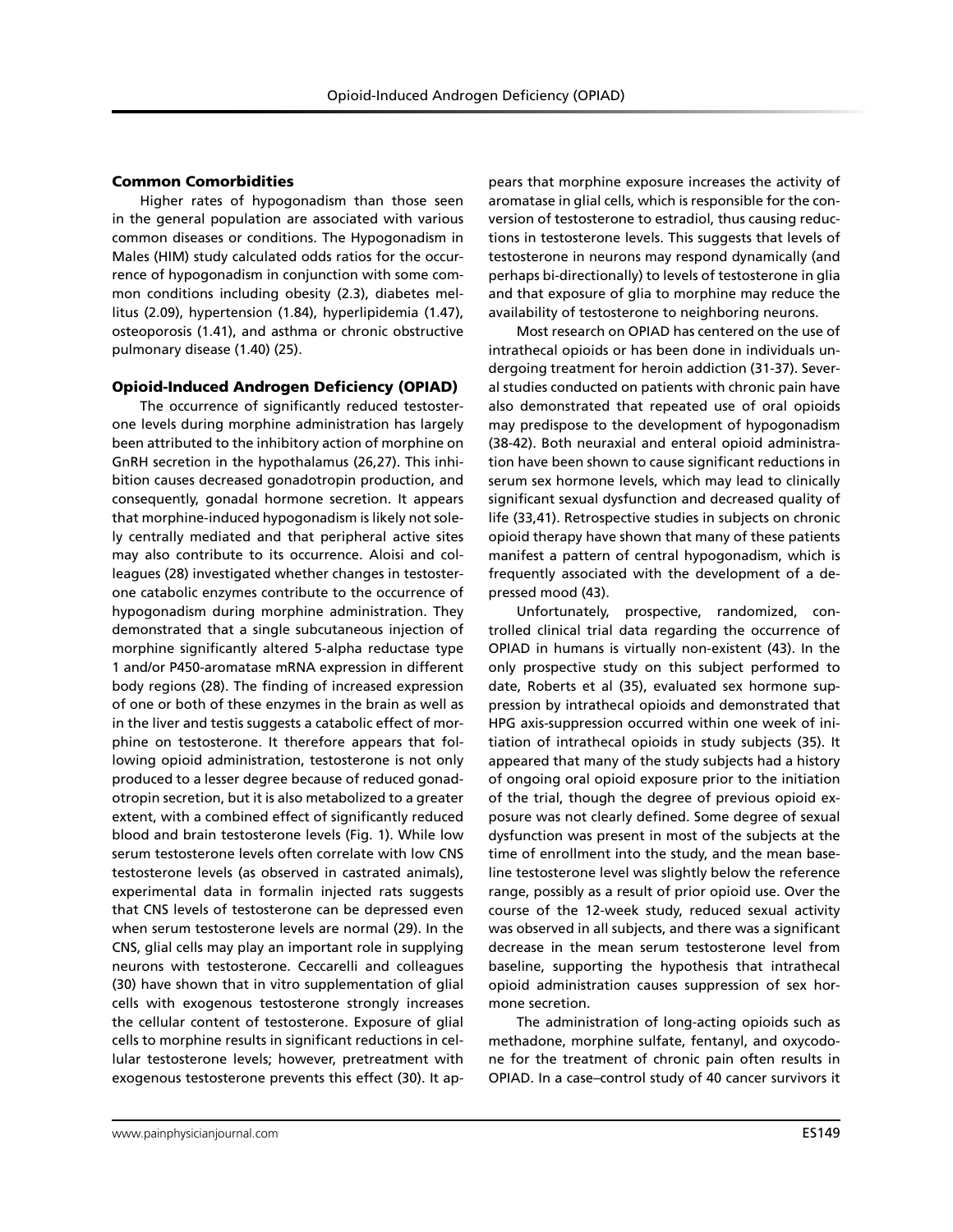was found that 90% of those on opioid treatment were hypogonadal compared with only 40% of the control group (40).

Studies have demonstrated a direct correlation between testosterone deficiency and chronic opioid use (39-41). Androgen deficiency during prolonged opioid administration can occur in female as well as male patients. Women with hypopituitarism and secondary hypogonadism have been found to have markedly reduced levels of TT, FT, androstenedione, and dehydroepiandrosterone sulfate (DHEAS) levels as compared to healthy controls (44,45). Suppression of adrenal androgen production may play a role in addition to the induction of hypogonadotropic hypogonadism (46). The hypothesis of opioid-related suppression of adrenal androgen production is supported by the finding of reduced dehydroepiandrosterone (DHEA) and DHEAS levels among chronic opioid consumers (46).

Testosterone deficiency appears to be underdiagnosed in women (47). Women receiving chronic opioid therapy may manifest a similar constellation of symptoms related to testosterone deficiency as men do; however, these symptoms may go undiagnosed due to under appreciation of this phenomenon by both patient and practitioner (43).

The absolute threshold of opioid dosing associated with the development of hypogonadotropic hypogonadism remains unclear, though it does appear there is a correlation between higher opioid doses and the development of hypogonadism (37,48). The limited retrospective human data available suggests that clinically significant hypogonadal effects should be anticipated when opioid dose ranges exceed 100 - 200 mg of oral morphine equivalents daily; however, it is possible that even lower doses may create these effects (43). Additionally, the duration of opioid exposure required to induce changes of clinical consequence to the HPG axis is unclear, but the highest risk appears to be among patients receiving significant opioid doses for longer than one month (49). Suppression of the HPG axis appears to occur rapidly after exposure to opioids, and has been documented one week following initiation of intrathecal opioid administration, and within hours of heroin or methadone exposure (35,37,41). It seems that opioidinduced endocrinopathy is reversible, as recovery of normal serum testosterone levels has been observed as soon as a few days after cessation of opioid therapy, even among long-term users (31,41,48).

Aloisi and colleagues (50) evaluated 9 male chronic pain patients who developed hypogonadism during

treatment with epidural morphine at baseline and for a year during androgen replacement therapy. The daily administration of testosterone increased total and free testosterone and DHT levels as measured after 3 months of therapy. These levels remained high through the conclusion of the 12 month study period. Pain rating indexes in the form of the Italian Pain Questionnaire (QUID), which is a reconstructed version of the McGill Pain Questionnaire, progressively improved from months 3 to 12, while other pain parameters (VAS, Area%) remained unchanged. The AMS sexual dimension and SF-36 Mental Index significantly improved over time, with overall study results suggesting that continual, long-term use of testosterone supplementation can induce a general improvement in the male chronic pain patient's quality of life (50).

## Recommendations for Patients with OPIAD

There should be a high index of suspicion for the development of hypogonadism in patients who receive opioid therapy for longer than a few weeks (43). Doses exceeding approximately 100 mg of oral morphine equivalents daily may be more likely to trigger the onset of OPIAD than lower opioid doses (49). Since suppression of the HPG axis has been observed as early as one week after the initiation of intrathecal opioids, and limited data exist regarding opioid dosing thresholds required to induce hypogonadism, it would seem prudent to evaluate any patient manifesting symptoms of hypogonadism for signs of OPIAD regardless of opioid doses consumed or duration of therapy (35,43). Patients who chronically consume opioids should be asked about symptoms such as reduced libido, erectile dysfunction, depression, fatigue, hot flashes or night sweats, and irregular menses (43). Laboratory testing to assess for the presence of opioid-induced hypogonadism may include TT, FT, SHBG, LH, FSH, DHEAS, and estradiol (E2) (48). Other causes of hypogonadism such as menopause, surgical absence of gonads, prior history of mumps exposure, and exposure to alcohol and other drugs that might affect gonadal function should also be considered when making this assessment (48). Women should be adequately estrogenized (they should have normal ovarian function or be on established estrogen replacement therapy) before a diagnosis of androgen deficiency is established (51,52). Any patient who is prescribed chronic opioid therapy should be given adequate informed consent that addresses the issue of opioid-associated endocrinopathy as a consequence of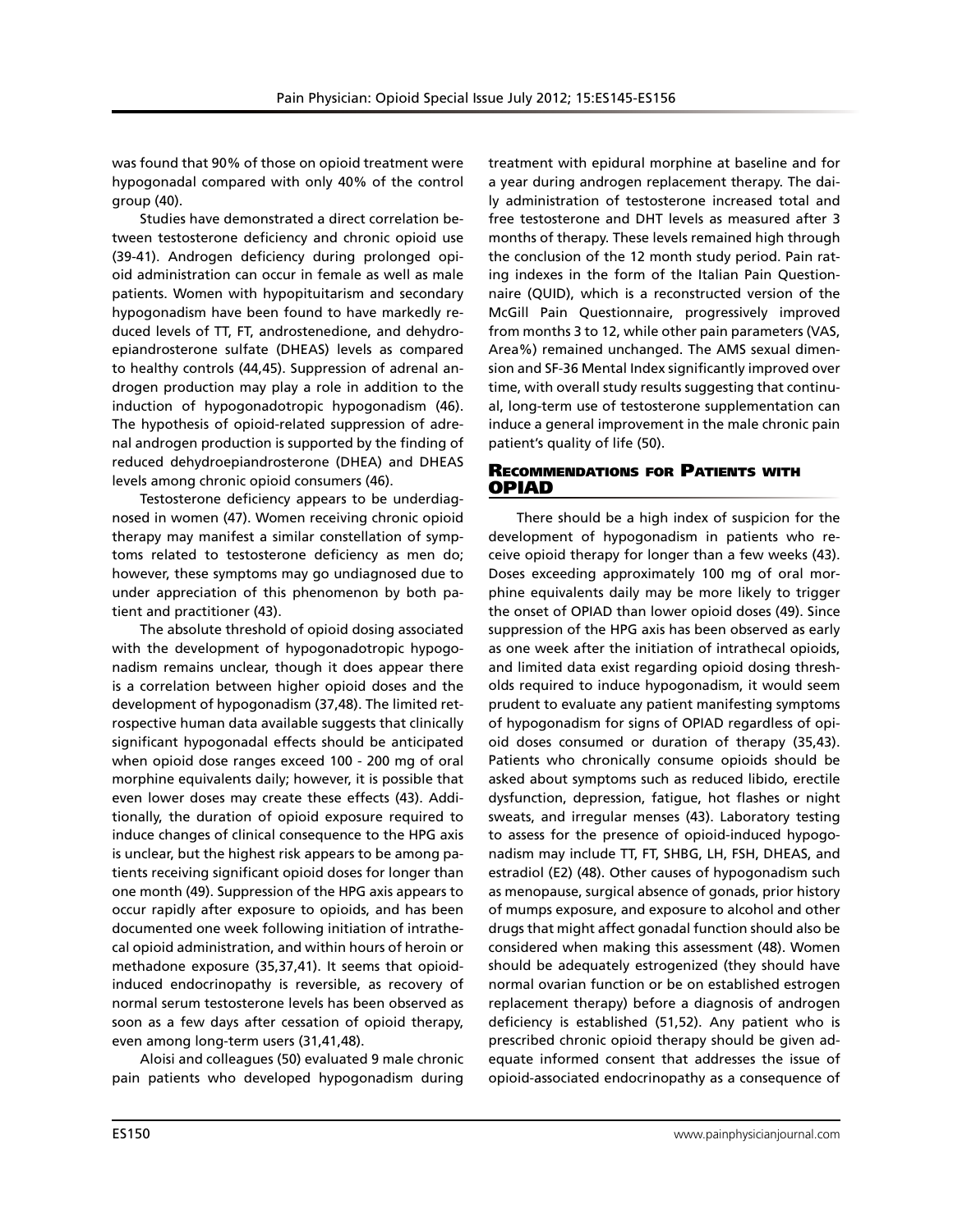this therapy, including symptoms that may occur with its development (49,53,54).

## Androgen Replacement Therapy

Both men and women diagnosed with opioidassociated endocrinopathy may be treated with androgen replacement therapy (ART). Any patient who is offered testosterone replacement therapy should be educated about the potential side effects of this treatment including polycythemia, sleep apnea, local site reactions, and reductions in serum high-density lipoprotein (HDL) levels (43). Potential contraindications to the use of ART may include known hypersensitivity to the drugs, males with known or suspected carcinoma of the prostate, women who are or who may become pregnant, and patients with uncontrolled sleep apnea, hematocrits exceeding 50 percent, or those who have significant cardiac or hepatic disease. Women being prescribed testosterone replacement therapy should be informed of the potential for virilization (hirsutism, clitoral enlargement, acne, muscular development, and deepening of voice) and also of the possibility of an increased risk for the development of breast cancer during treatment (55). Women of childbearing potential should be counseled regarding the potential for virilization of a female fetus should they become pregnant while receiving ART (45,51,56). Men receiving testosterone replacement therapy should be informed of possible side effects to include male pattern baldness, gynecomastia, priapism, and oligospermia/azoospermia, and they must be monitored for the development of prostate disease, including BPH and prostate cancer (20). Patients with pre-existing benign prostatic hypertrophy should be monitored for worsening symptoms/signs. Target testosterone levels during ART in men are in the range of 400 - 700 ng/dL (20). Target testosterone levels for women receiving ART are not well defined in the literature, but ranges of 20 - 80 ng/dL appear to be reference ranges used in most laboratories to define "normal" female testosterone levels (the lower end of the range representing levels seen in postmenopausal women and the higher end of the range those seen in premenopausal women) (57).

The most common adverse effects of testosterone therapy found in a recent meta-analysis of 51 studies evaluating testosterone therapy in men were increased hemoglobin and hematocrit levels and slightly decreased serum HDL levels (58). The incidence of death or major cardiovascular adverse events did not differ

significantly between the testosterone-treated group and patients receiving placebo in these studies. A data safety monitoring board terminated a recent placebocontrolled study evaluating testosterone therapy in elderly men with limited mobility because of an increased incidence of cardiovascular events in the testosteronetreated group (59). Basaria and colleagues (59) reported a high prevalence of underlying cardiovascular disease in the study subjects, and they felt that a lack of a consistent pattern in the adverse events and small overall number of events might have been due to chance. Therefore, caution was advised in extrapolating these results to other populations, particularly younger men who are hypogonadal and who do not have cardiovascular disease (59).

ART may also be associated with other potential adverse effects. ART should be used with caution in cancer patients at risk of hypercalcemia (and associated hypercalciuria). Androgens conceivably may promote sleep apnea, especially in certain patients who may be at increased risk or have a predisposition for sleep apnea. Androgens may change insulin sensitivity and decrease blood glucose with the potential to lower insulin requirements in diabetic patients. Additionally, patients on anticoagulation may have changes in anticoagulant activity that may require more frequent monitoring of international normalized ratio (INR)/prothrombin time. Also, the use of testosterone with adrenocorticotropic hormone (ACTH) or corticosteroids may result in increased fluid retention.

Patients receiving ART should be periodically reassessed for ongoing symptoms of hypogonadism, and should undergo monitoring of laboratory tests (TT, FT, SHBG, lipid profile, liver function tests, complete blood count, serum calcium concentrations, INR, prothrombin time) and digital rectal examination and prostate-specific antigen screening in men. Since the risk of osteoporosis and related fractures is increased in both males and females who manifest hypogonadism, bone density assessment should be considered in all individuals identified with opioid-associated hypogonadism (48,60-63). The Endocrine Society clinical practice guidelines recommend assessment of bone mineral density in men with severe androgen deficiency or low trauma fracture via dual-energy X-ray absorpitometry scanning (DEXA), with repeat evaluation after one to 2 years of testosterone therapy (20,43). Goals of ART may be to restore a normal (or the patient's baseline) body composition, bone density, libido, and mood (18).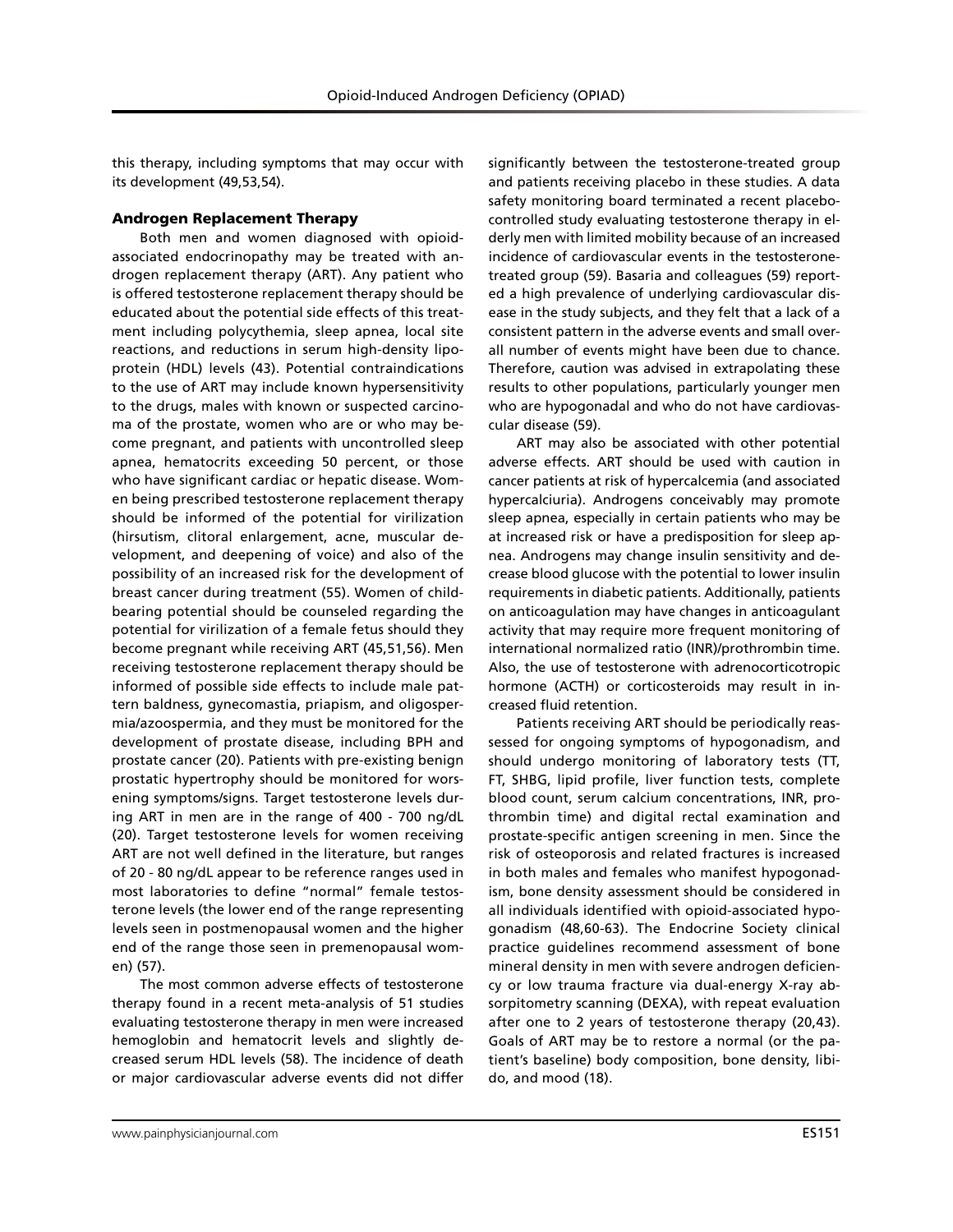# Available ART Formulations

There are multiple formulations of ART that might be particularly well suited to various individual patients (Table 2). It should be noted that testosterone replacement therapy is not approved by the U.S. Food and Drug Administration (FDA) for use in female patients and doses of testosterone replacement for this patient population have not been well established. If chosen for the treatment of OPIAD in women, testosterone should be dose reduced substantially relative to doses used in men (often to less than 10% of the dose recommended for men).

Attempts should be made to match the most appropriate treatment formulations to the individual patient. According to most studies, the eugonadal range of serum testosterone in adult men is considered to be in the range of 300–1000 ng ⁄ dl (the AACE recommends 280–800 ng ⁄ dl). It is generally considered best to aim for a testosterone level in the mid-normal range, avoiding excessive supraphysiological peaks (20,64,65).

**DHEA** 

DHEA may be used in women diagnosed with OPI-AD. It is available as an over-the-counter supplement in

most pharmacies and health food stores. Due to lack of regulation of these supplements by the FDA to comply with good pharmaceutical practice, the actual content of DHEA may be highly variable from one supplement to another (52,56). It is recommended that women take a 50 mg dose of DHEA daily if this is to be used as ART(66). Follow-up laboratory evaluation of DHEA levels is recommended and will help further guide adjustment of this therapy (52,56).

### Intramuscular Testosterone Injections

Testosterone injections have been used for at least 50 years and are often the lowest cost option available for treatment (67). A characteristic of injected testosterone esters is that serum testosterone levels rise to supraphysiological levels after injection, and then gradually decline into the hypogonadal range by the end of the dosing interval. These swings in testosterone levels may be associated with parallel variations in breast tenderness, sexual activity, emotional stability (anger or depression), and general well being (fatigue) (67).

Testosterone cypionate for intramuscular injection is the oil-soluble 17 (beta)-cyclopentylpropionate ester of testosterone. Each mL contains testosterone

| <b>Brand Name</b>         | Formulation(s)                                                                                                                            | <b>Dose</b>                                                                                                               |  |
|---------------------------|-------------------------------------------------------------------------------------------------------------------------------------------|---------------------------------------------------------------------------------------------------------------------------|--|
|                           | Intramuscular injections (testosterone enanthate or<br>testosterone cypionate)                                                            | 75-100 mg weekly or 150-200 mg every 2 weeks                                                                              |  |
| Striant                   | Muco-adhesive Buccal tablets                                                                                                              | 30 mg tablet applied to the buccal mucosa every 12 h                                                                      |  |
| Testopel                  | Subcutaneous pellets                                                                                                                      | 6–10, 75 mg pellets implanted subcutaneously every<br>$4-6$ months                                                        |  |
| Android, Testred, Virilon | Oral capsule or tablet (methyl testosterone)                                                                                              | Should not be used for the treatment of<br>hypogonadism because of risk of liver toxicity and<br>hepatocellular carcinoma |  |
| Androderm                 | $2.5 \text{ mg}/24 \text{ hr}$ patch;<br>5 mg/24 hr patch                                                                                 | 5 mg once nightly                                                                                                         |  |
| Andro Gel 1%              | 2.5 g packet of gel (25 mg testosterone);<br>5 g packet of gel (50 mg testosterone)<br>Each Actuation delivers 1.25 g of gel (20.25 mg of | one 5 g packet of gel (50 mg of testosterone)<br>once daily<br>(4 pump presses) [shoulders, upper arms and/or<br>abdomenl |  |
| Andro Gel 1.62%           | testosterone per pump actuation)                                                                                                          | $2.5$ g of gel<br>(40.5 mg of testosterone)<br>(2 pump presses) [shoulders and upper arms]                                |  |
| Axiron                    | metered-dose pump containing 10 mL of solution<br>(30 mg of testosterone solution per 1.5 mL)<br>actuation) for transdermal use in axilla | 60 mg (2 actuations) once daily                                                                                           |  |
| Fortesta                  | metered-dose pump containing 60 g (10 mg of<br>testosterone gel per 0.5 g pump actuation) for<br>transdermal use                          | 40 mg (4 actuations) once daily                                                                                           |  |

Table 2. *Testosterone formulations*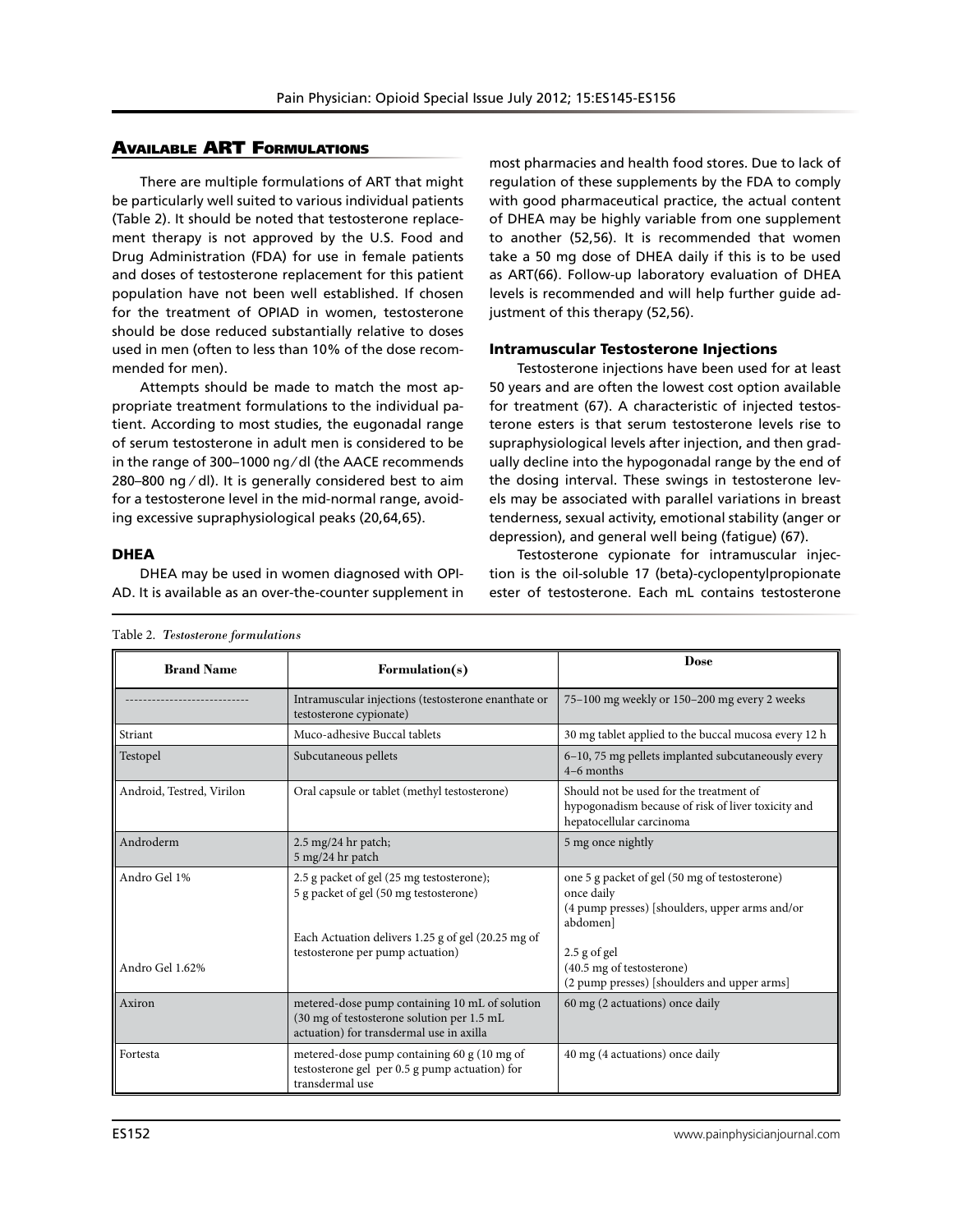cypionate 200 mg, benzyl benzoate 20%, and benzyl alcohol 0.9% (as a preservative) in cottonseed oil. Approximately 90% of a dose of testosterone cypionate is excreted in the urine as glucuronic and sulfuric acid conjugates of testosterone and its metabolites, while about 6% of a dose is excreted in the feces, mostly in the unconjugated form. The half-life of testosterone cypionate when injected intramuscularly is roughly 8 days, and it is generally administered at 2-week intervals. Patients experiencing adverse effects from this regimen may better tolerate administering half the usual dose once every week.

### Transdermal Testosterone Patches

These are applied at night and generally provide a good approximation of normal circadian plasma testosterone levels (67). Patches are applied once a day (in the evening) to nongenital skin on the back, abdomen, thighs or upper arms (67).

#### Transdermal Testosterone Gels

These are hydroalcoholic gels of 1% testosterone that are applied once a day to the upper arms and shoulders or to the abdomen (67). One concern with the use of gels is that testosterone can be transferred from the patient to his partner or children after skin contact. To minimize this risk, patients should be instructed to wash their hands with soap and water after applying the gel, cover the site of application with clothing after the gel has dried, and wash the application site when skin-to-skin contact is expected (67).

Axiron topical solution is supplied as a metereddose pump that delivers 30 mg of testosterone per pump actuation. The recommended starting dose is 60 mg (one pump for each axilla) applied once daily at the same time each morning after showering or bathing. If a deodorant or antiperspirant is used, it should be applied at least 2 minutes before applying Axiron. The axilla should be clean and dry at the time of application. Axiron is supplied in a metered dose pump and is applied to the skin using an appicator. Axiron is flammable until dry. Caution should be taken to minimize secondary transfer of the drug by skin-to-skin contact. Patients should wait 3 minutes after application, until it is dry, before contacting anything. After 14 days, the dose can be adjusted (in a range of 30 - 120 mg per day) based on serum testosterone concentrations measured 2 - 8 hours after application.

Fortesta (testosterone) gel is supplied in a metered dose pump and is applied directly to the skin using one

finger to gently rub the gel into the skin. As with Axiron, Fortesta is flammable until dry (roughly 3 minutes postapplication) and contact of the area with water should be avoided for at least 2 hours postapplication. The starting dose of Fortesta is generally 40 mg of testosterone (4 pump actuations) applied topically to the nongenital skin of the thighs once daily in the morning. The dose can be adjusted between a minimum of 10 mg of testosterone (one pump actuation) and a maximum of 70 mg of testosterone (7 pump actuations) on the basis of total serum testosterone concentrations measured 2 hours postapplication. The dose should be titrated based on the serum testosterone concentration from a single blood draw 2 hours after application obtained approximately 14 days and 35 days after starting treatment or following dose adjustments.

Davis and colleagues (68)evaluated the effects of exogenous testosterone gel in a metered-dose transdermal spray in premenopausal women reporting diminished sexual function. The primary outcome was the mean number of self-reported satisfactory sexual events (SSEs) over 28 days at week 16. The frequency of SSEs, total number of sexual events (every 4 weeks), scores from the modified Sabbatsberg Sexual Self-Rating Scale and the Psychological General Well-Being Index, and safety variables were also measured (68). They found that in premenopausal women with reduced libido and low serum-free testosterone levels, a daily 90 μL dose of transdermal testosterone improves self-reported sexual satisfaction significantly when compared to placebo (68).

### Buccal Testosterone Tablets

These mucoadhesive tablets are applied to the gum just above the incisor teeth, and bypass first-pass hepatic metabolism. Tablets must remain in the mouth for a full 12 hours and 2 are needed for the 24 hour dosing period (67).

#### Subcutaneous Testosterone Pellets

Testosterone pellets are usually implanted under the skin of the lower abdomen using a trochar and cannula or are inserted into the gluteus muscle. Six to 10 pellets are implanted at one time and last 4–6 months, after which a new procedure is required to implant more (67).

Implanted testosterone pellets can normalize testosterone and LH levels and improve symptoms for at least 3 months and up to 6 months in men with hypogonadism, and should be considered as a viable thera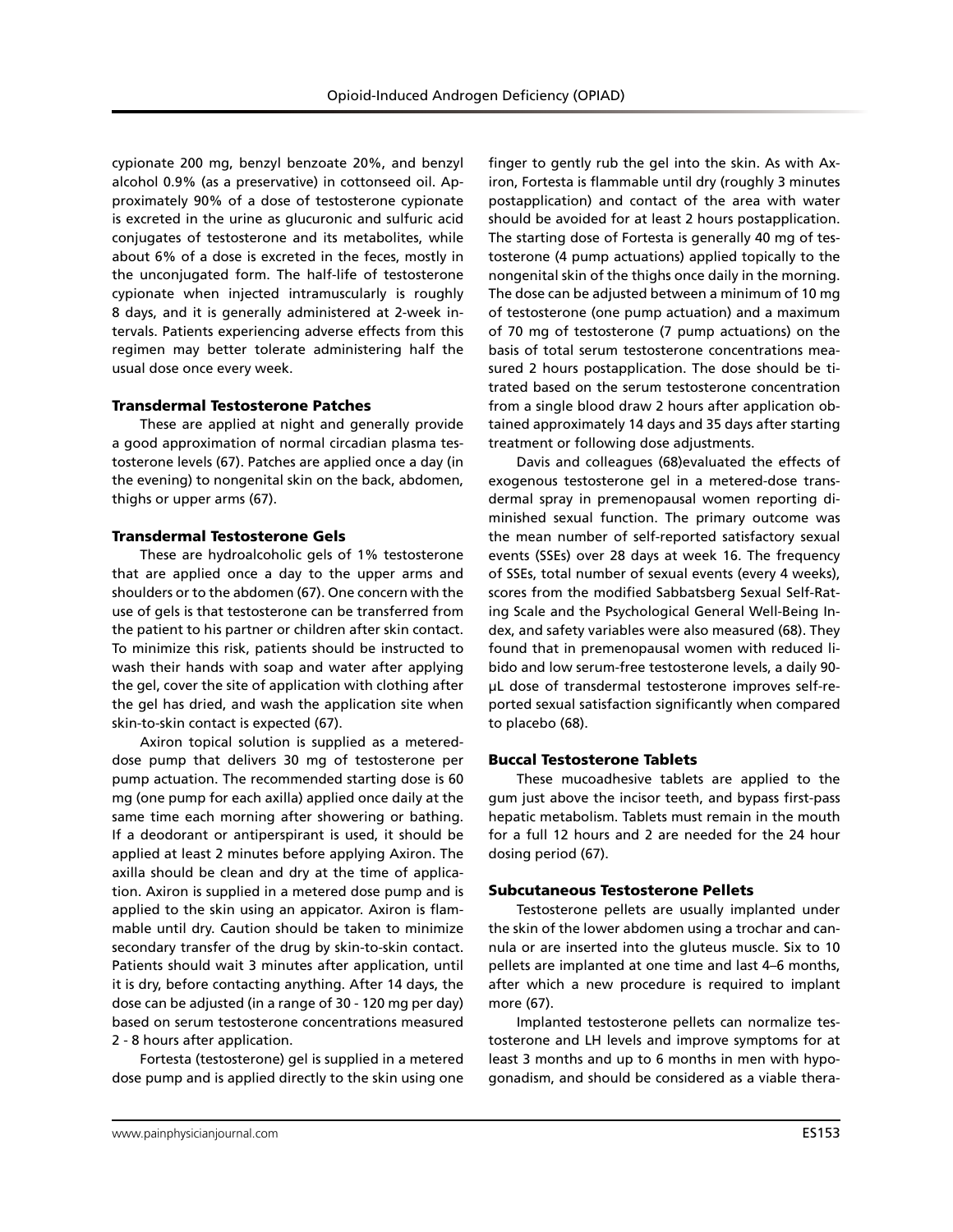peutic option for hypogonadal men (69). Testosterone pellets are the only FDA approved form of long-acting testosterone available in the United States (67).

## Oral Testosterone Tablets or Capsules

Orally ingested testosterone is hepatically deactivated, but modification to 17-methyl testosterone enhances its oral bioavailability. Although it is an effective oral androgen formulation, it is not recommended in the treatment of hypogonadism due to hepatotoxic side effects and its association with long-term development of liver tumors (67). Currently, there are no oral testosterone preparations available in the United States for the management of hypogonadism.

## **CONCLUSION**

OPIAD is an increasingly recognized consequence of long-term opioid therapy. It occurs due to alterations in the HPG axis induced by exposure to opioids that result in hypogonadotropic hypogonadism. It manifests with loss of libido, sexual dysfunction, and non-specific symptoms such as fatigue and depression,

which may contribute to the low rate of its diagnosis despite its relatively common occurrence. Untreated, patients with OPIAD may suffer reduced quality of life due to these symptoms and may go on to develop further complications such as osteopenia or osteoporosis. Pain practitioners should be aware of this disorder and anticipate the potential for its occurrence among chronic pain patients on recurring opioid prescriptions. Any patient who receives long-term treatment with opioids is at risk for the development of this syndrome and should be monitored accordingly with attention paid to underlying symptoms and signs of OPIAD. Laboratory evaluation may be helpful in establishing this diagnosis once suspected. Both men and women who are identified with OPIAD may be offered hormonal replacement with androgen therapy. Patients started on ART will require periodic follow-up including laboratory evaluation and surveillance for adverse effects from androgen therapy to include polycythemia, reductions in HDL cholesterol, virilization in females, and prostate disease in males.

## **REFERENCES**

- Basbaum AI, Fields HL. Endogenous pain control mechanisms: Review and hypothesis. *Ann Neurol* 1978; 4:451-462.
- 2. Janson W, Stain C. Peripheral opioid analgesia. *Curr Pharm Biotechnol* 2003; 4:270-274.
- 3. Aloisi AM, Pari G, Ceccarelli I, Vecchi I, Ietta F, Lodi L, Paulesu L. Gender related effects of chronic non-malignant pain and opioid therapy on plasma levels of macrophage migration inhibitory factor (MIF). *Pain* 2005; 115:142-151.
- 4. Aloisi AM, Aurilio C, Bachiocco V, Biasi G, Fiorenzani P, Pace MC, Paci V, Pari G, Passavanti G, Ravaioli L, Sindaco G, Vellucci R, Ceccarelli I. Endocrine consequences of opioid therapy. *Psychoneuroendocrinology* 2009; 34:S162-168.
- 5. Ceccarelli I, De Padova AM, Fiorenzani P, Massafra C, Aloisi AM. Single opioid administration modifies gonadal steroids in both the CNS and plasma of male rats. *Neurosci* 2006; 140:929-937.
- 6. Costanza LS. *Physiology*, 3rd ed. Saunders-Elsevier, Philadelphia, 2006.
- 7. Kaufman JM, Vermeulen A. The decline of androgen levels in elderly men and its clinical and therapeutic implications. *Endocr Rev* 2005; 26:833-876.
- 8. Bagatell CJ, Bremner WJ. Androgens in men – uses and abuses. *N Engl J Med* 1996; 334: 707-714.
- 9. Williams CL, Stancel GM. Estrogens and progestins. In: Hardman JG, Limbird LE (eds). *Goodman and Gilman's The Pharmacological Basis of Therapeutics*, 9th ed*.* McGraw-Hill, New York, 1996, pp 1413.
- 10. Moisey R, Swinburne J, Orme S. Serum testosterone and bioavailable testosterone correlate with age and body size in hypogonadal men treated with testosterone undecanoate (1000 mg IM—Nebido®). *Clin Endocrinol* 2008; 69:642-647.
- 11. Corona G, Mannucci E, Ricca V, Lotti F, Boddi V, Bandini E, Balercia G, Forti G, Maggi M. The age related decline of testosterone is associated with different specific symptoms and signs in patients with sexual dysfunction. *Int J Androl* 2009; 32:720-728.
- 12. McMahon CG. Screening for erectile dysfunction in men with lifelong premature ejaculation—is the sexual health inventory for men (SHIM) reliable? *J Sex Med* 2009; 6:567-573.
- 13. Köhler TS, Kim J, Feia K, Bodie J, Johnson N, Makjlouf A, Monga M. Prevalence of androgen deficiency in men with erectile

dysfunction. *Urology* 2009; 71:693-697.

- 14. Yildiz O. Vascular smooth muscle and endothelial functions in aging. *Ann N Y Acad Sci* 2007; 1100:353-360.
- 15. Ferrer JE, Velez JD, Herrera AM. Age-related morphological changes in smooth muscle and collagen content in human corpus cavernosum. *J Sex Med* 2010; 7:2723-2728.
- 16. Merck Manual Professional. Male hypogonadism: Male endocrinology. www. merck.com/mmpe/sec17/ch227/ch227b. html. Accessed August 30, 2010.
- 17. Snyder PJ. Causes of secondary hypogonadism in males. In: Martin KA (ed). *Up to Date.* UpToDate, Waltham, MA, 2010.
- 18. Hellstrom WJ, Laduch D, Donatuccie CF. Importance of hypogonadism and testosterone replacement therapy in current urologic practice: a review. *Int Urol Nephrol* 2010; In Press.
- 19. Somani B, Khan S, Donat R. Screening for metabolic syndrome and testosterone deficiency in patients with erectile dysfunction: Results from the first UK prospective study. *BJU Int* 2010; 106:688-690.
- 20. Bhasin S, Cunningham GR, Hayes FJ, Matsumoto AM, Snyder PJ, Swerdloff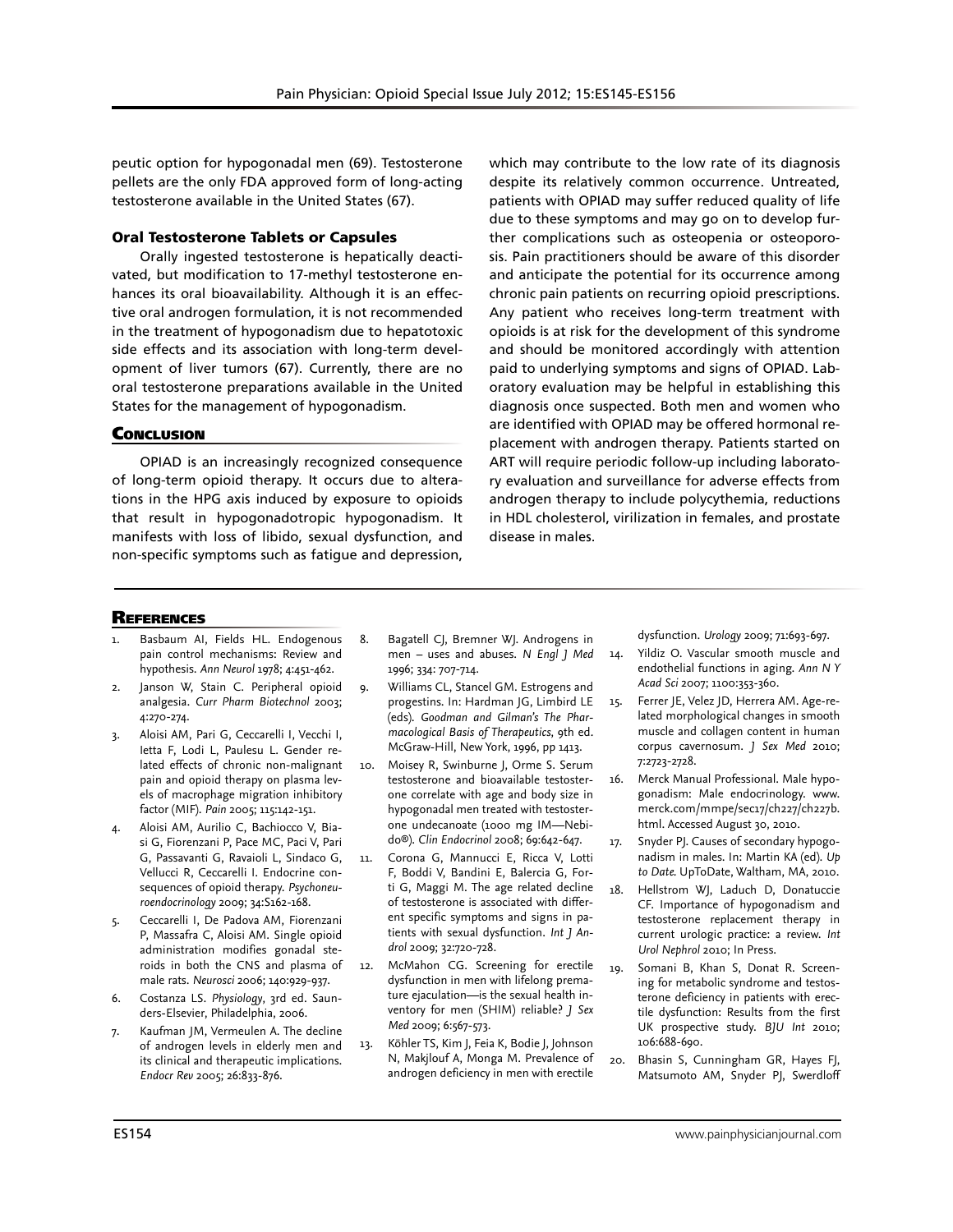RS, Montori VM. Testosterone therapy in adult men with androgen deficiency syndromes: An endocrine society clinical practice guideline. *J Clin Endocrinol Metab* 2006; 91:1995-2010.

- 21. Petak SM, Nankin HR, Spark RF, Swerdloff RS, Rodriguez-Rigau LJ; American Association of Clinical Endocrinologists. American Association of Clinical Endocrinologists Medical Guidelines for clinical practice for the evaluation and treatment of hypogonadism in adult male patients – 2002 update. *Endocr Pract* 2002; 8:440-456.
- 22. Wang C, Nieschlag E, Swerdloff R, Behre HM, Hellstrom WJ, Gooren LJ, Kaufman JM, Legros JJ, Lunenfeld B, Morales A, Morley JE, Schulman C, Thompson IM, Weidner W, Wu FC; International Society of Andrology (ISA); International Society for the Study of Aging Male (ISSAM); European Association of Urology (EAU); European Academy of Andrology (EAA); American Society of Andrology (ASA). Investigation, treatment, and monitoring of late-onset hypogonadism in males: ISA, ISSAM, EAU, EAA, and ASA recommendations. *J Androl* 2009; 30:1-9.
- 23. Morley JE, Perry HM, Kevorkian RT, Patrick P. Comparison of screening questionnaire for the diagnosis of hypogonadism. *Maturitas* 2006; 53:424-429.
- 24. Morley JE, Charlton E, Patrick P, Kaiser FE, Cadeau P, McCready D, Perry HM 3rd. Validation of a screening questionnaire for androgen deficiency in aging males. *Metabolism* 2000; 49:1239-1242.
- 25. Mulligan T, Frick MF, Zuraw QC et al. Prevalence of hypogonadism in males aged at least 45 years: The HIM study. *Int J Clin Pract* 2006; 60:762-769.
- 26. Kalyani RR, Gavini S, Dobs AS. Male hypogonadism in systemic disease. *Endocrinol Metab Clin North Am* 2007; 36:333- 348.
- 27. Daniell HW, Lentz R, Mazer NA. Openlabel pilot study of testosterone patch therapy in men with opioid-induced androgen deficiency. *J Pain* 2006; 7:200- 210.
- 28. Aloisi AM, Ceccarelli I, Fiorenzani P, Maddalena M, Rossi A, Tomei V, Sorda G, Danielli B, Rovini M, Cappelli A, Anzini M, Giordano A. Aromatase and 5-alpha reductase gene expression: Modulation by pain and morphine treatment in male rats. *Mol Pain* 2010; 26:69.
- 29. Amini H, Ahmadiani A. Increase in tes-

tosterone metabolism in rat central nervous system by formalin-induced tonic pain. *Pharmacol Biochem Behav* 2002; 74:199-204.

- 30. Ceccarelli I, Rossi A, Maddalena M, Weber E, Aloisi AM. Effects of morphine on testosterone levels in rat C6 glioma cells: Modulation by anastrazole. *J Cell Physiol* 2009; 221:1-4.
- 31. Finch PM, Roberts LJ, Price LS, Hadlow NC, Pullan PT. Hypogonadism in patients treated with intrathecal morphine. *Clin J Pain* 2000; 16:251-254.
- Paice JA, Penn RD, Ryan WG. Altered sexual function and decreased testosterone in patients receiving intraspinal opioids. *J Pain Symptom Manage* 1994; 9:126-131.
- 33. Abs R, Verhelst J, Maeyaert J, Van Buyten JP, Opsomer F, Adriaensen H, Verlooy J, Van Havenbergh T, Smet M, Van Acker K. Endocrine consequences of long-term intrathecal administration of opioids. *J Clin Endocrinol Metab* 2000; 85:2215-2222.
- 34. Roberts LJ, Finch PM, Goucke CR, Price LM. Outcome of intrathecal opioids in chronic non-cancer pain *Eur J Pain* 2001; 5:353-361.
- 35. Roberts LJ, Finch PM, Pullan PT, Bhagat CI, Price LM. Sex hormone suppression by intrathecal opioids: A prospective study. *Clin J Pain* 2002; 18:144-148.
- 36. Bolelli G, Lafisca S, Flamigni C, Lodi S, Franceschetti F, Filicori M, Mosca R. Heroin addiction: Relationship between the plasma levels of testosterone, dihydrotestosterone, androstenedione, LH, FSH, and the plasma concentration of heroin. *Toxicology* 1979; 15:19-29.
- 37. Daniell HW. Narcotic-induced hypogonadism during therapy for heroin addiction. *J Addict Dis* 2002; 21:47-53.
- 38. Fraser L-A, Morrison D, Morley-Forster P, Paul TL, Tokmakejian S, Larry Nicholson R, Bureau Y, Friedman TC, Van Uum SH. Oral opioids for chronic non-cancer pain: Higher prevalence of hypogonadism in men than in women. *Exp Clin Endocrinol Diabetes* 2009; 117:38-43.
- 39. Rajagopal A, Vassilopoulou-Sellin R, Palmer JL, Kaur G, Bruera E. Hypogonadism and sexual dysfunction in male cancer survivors receiving chronic opioid therapy. *J Pain Symptom Manage* 2003; 26:1055-1061.
- 40. Rajagopal A, Vassilopoulou-Sellin R, Palmer JL, Kaur G, Bruera E. Symptomatic hypogonadism in male survivors of

cancer with chronic exposure to opioids. *Cancer* 2004; 100:851-858.

- 41. Daniell HW. Hypogonadism in men consuming sustained-action oral opioids. *J Pain* 2002; 3:377-384.
- 42. Daniell HW. Opioid endocrinopathy in women consuming prescribed sustained-action opioids for control of nonmalignant pain. *J Pain* 2008; 9:28- 36.
- 43. Elliott JA, Horton E, Fibuch EE. The endocrine effects of long-term oral opioid therapy: A case report and review of the literature. *J Opioid Manag* 2011; 7:145- 154.
- 44. Miller KK, Sesmilo G, Schiller A, Schoenfeld D, Burton S, Klibanski A. Androgen deficiency in women with hypopituitarism. *J Clin Endocrinol Metab* 2001; 86:561-567.
- 45. Bachmann G, Oza D. Female androgen insufficiency. *Obstet Gynecol Clin North Am* 2006; 33:589-598.
- Daniell HW. DHEAS deficiency during consumption of sustained-action prescribed opioids: Evidence for opioid-induced inhibition of adrenal androgen production. *J Pain* 2006; 7:901-907.
- 47. Davis S. Testosterone deficiency in women. *J Reprod Med* 2001; 46:291-296.
- 48. Katz N, Mazer NA. The impact of opioids on the endocrine system. *Clin J Pain* 2009; 25: 170-175.
- 49. Colamenco C, Coren JS. Opioid-induced endocrinopathy. *J AM Osteopath Assoc* 2009; 109:20-25.
- 50. Aloisi AM, Ceccarelli I, Carlucci M, Suman A, Sindaco G, Mameli S, Paci V, Ravaioli L, Passavanti G, Bachiocco V, Pari G. Hormone replacement therapy in morphine-induced hypogonadic male chronic pain patients. *Reprod Biol Endocrinol* 2011; 9:26.
- 51. Bachmann G, Bancroft J, Braunstein G, Burger H, Davis S, Dennerstein L, Goldstein I, Guay A, Leiblum S, Lobo R, Notelovitz M, Rosen R, Sarrel P, Sherwin B, Simon J, Simpson E, Shifren J, Spark R, Traish A, Princeton. Female androgen insufficiency: The Princeton consensus statement on definition, classification, and assessment. *Fertil Steril* 2002; 77:660-665.
- 52. Arlt W. Androgen therapy in women. *Eur J Endocrinol* 2006; 154:1-11.
- 53. Daniell HW. Opioid-induced androgen deficiency discussion in opioid contracts. *Am J Med 2007*; 120:e21 (Letter).